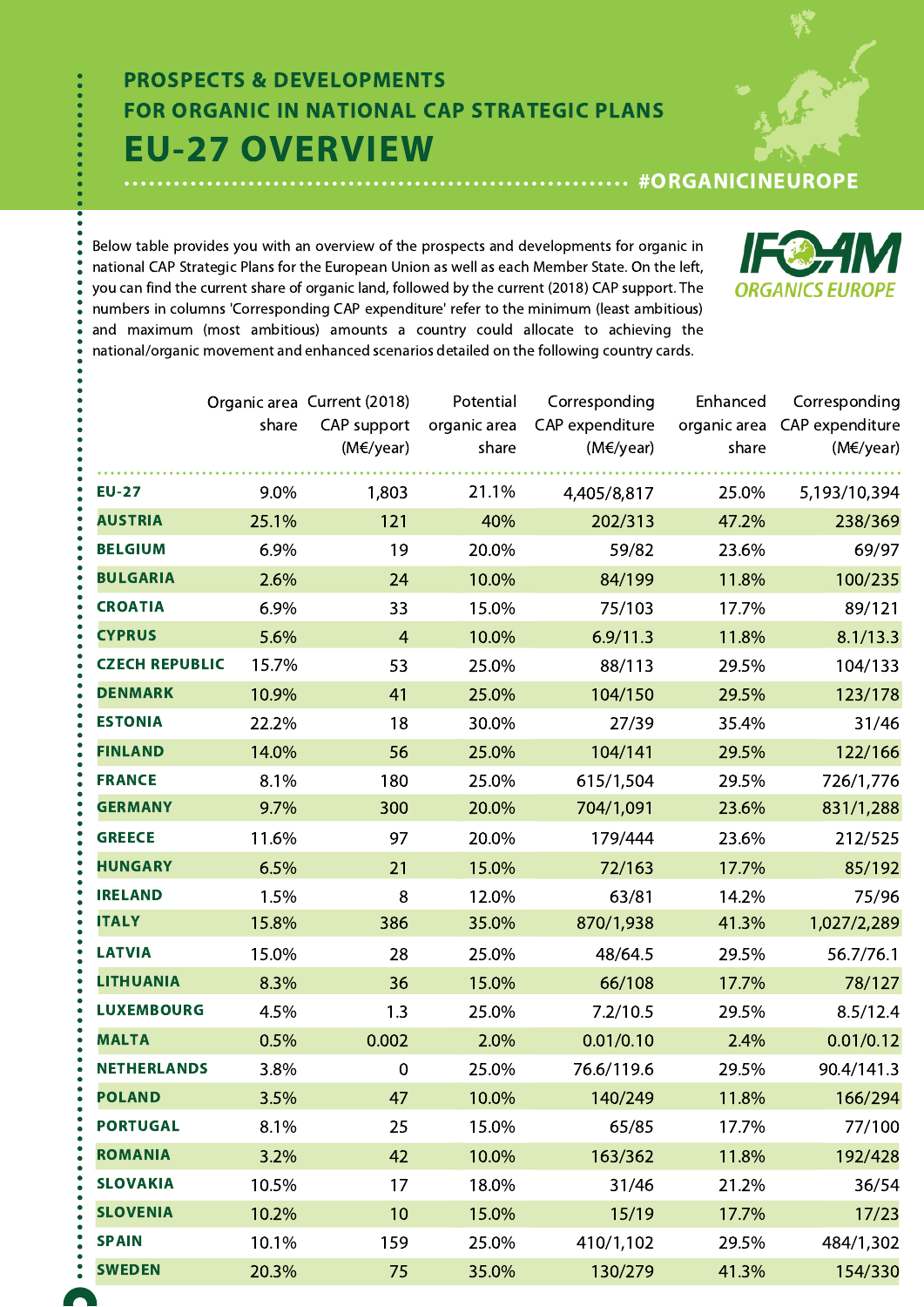## EU-27 PROSPECTS & DEVELOPMENTS FOR ORGANIC IN NATIONAL CAP STRATEGIC PLANS



### KEY INDICATORS 2019



## 2030 SCENARIOS FOR CAP EXPENDITURE<sup>2</sup> & ORGANIC AREA

|                                     | Organic                  | Average |           | Organic area (kha)      |               |                                    | CAP expenditure ( $M \in \mathcal{V}$ year)      |
|-------------------------------------|--------------------------|---------|-----------|-------------------------|---------------|------------------------------------|--------------------------------------------------|
|                                     | area share annual growth |         | Certified | Supported<br>by the CAP | 2018<br>rates | 2018 rates<br>$+25\%$ <sup>3</sup> | If 100% certified<br>area supported <sup>3</sup> |
| 2014-2019                           | 9.0%                     | 8.6%    | 14,121    | 9,094                   | 1,932         | 2,415                              | 3,797                                            |
| <b>LINEAR TREND<sup>4</sup></b>     | 15.0%                    | 6.0%    | 23,503    | 15,017                  | 3,278         | 4,097                              | 6,482                                            |
| <b>NATIONAL TARGETS<sup>5</sup></b> | 21.2%                    | 12.3%   | 33,220    | 20,962                  | 4,405         | 5,506                              | 8,817                                            |
| <b>ENHANCED<sup>6</sup></b>         | 25.0%                    | 16.1%   | 39,165    | 24,713                  | 5,193         | 6,491                              | 10,394                                           |

In 2018, conversion/maintenance support was paid on 64.0% certified area at 213.15 €/ha/year average. Based on these scenarios, a 25% by 2030 target is challenging but achievable, and would require a 3-5 fold increase in expenditure. If achieved, the current national targets would contribute 21.21% to the EU target of 25% by 2030.

1 Share of national total for category

2 CAP support for organic conversion and maintenance, including national co-financing

3 These values are further explained in the technical note that is available on www.organicseurope.bio

- 4 Linear trend growth continuing on 2014-2019 basis
- 5 EU outcome based on current national targets
- 6 Enhanced national targets needed to reach EU 25% target